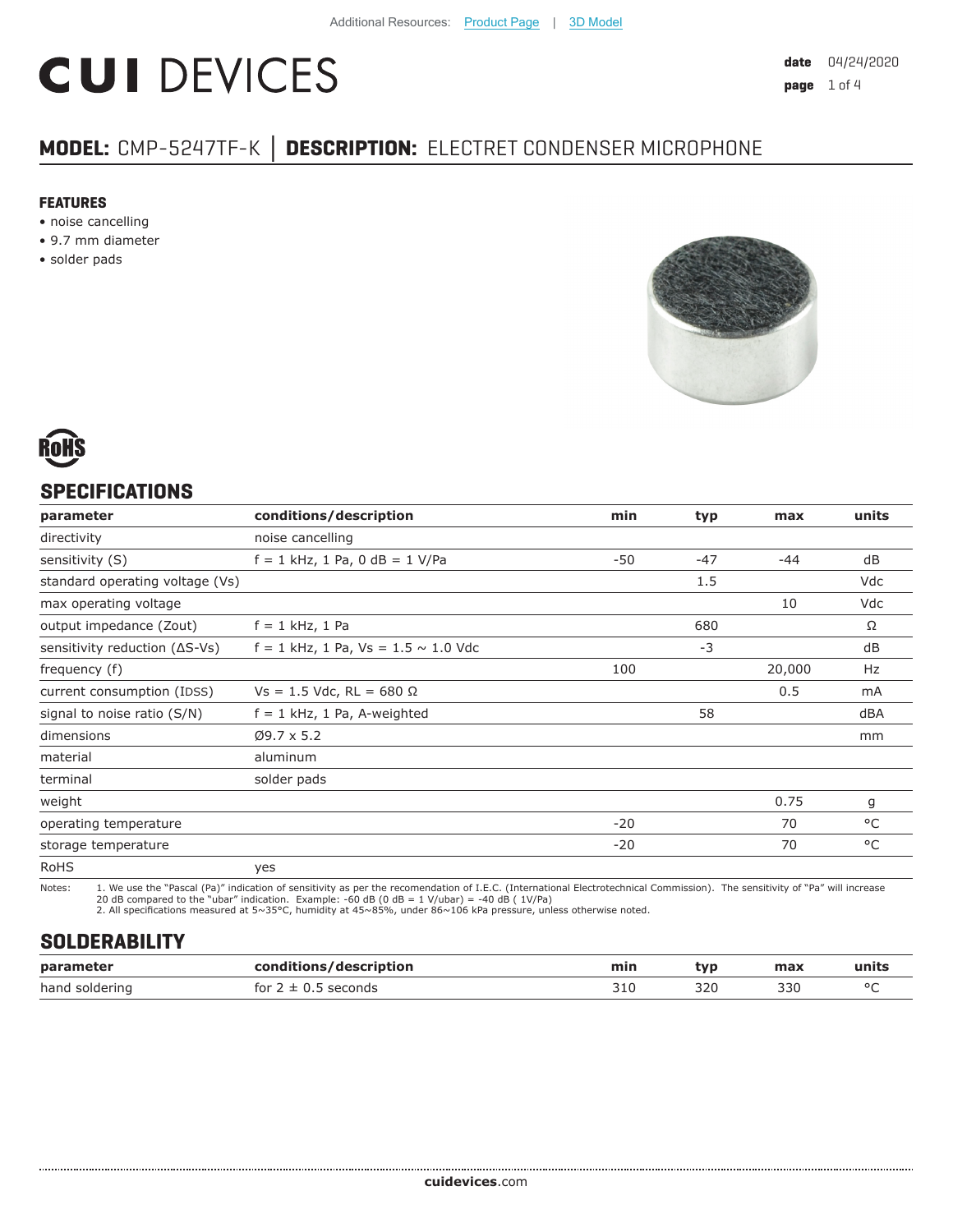#### **MECHANICAL DRAWING**

units: mm



## **FREQUENCY RESPONSE CURVE**



#### **APPLICATION CIRCUIT**

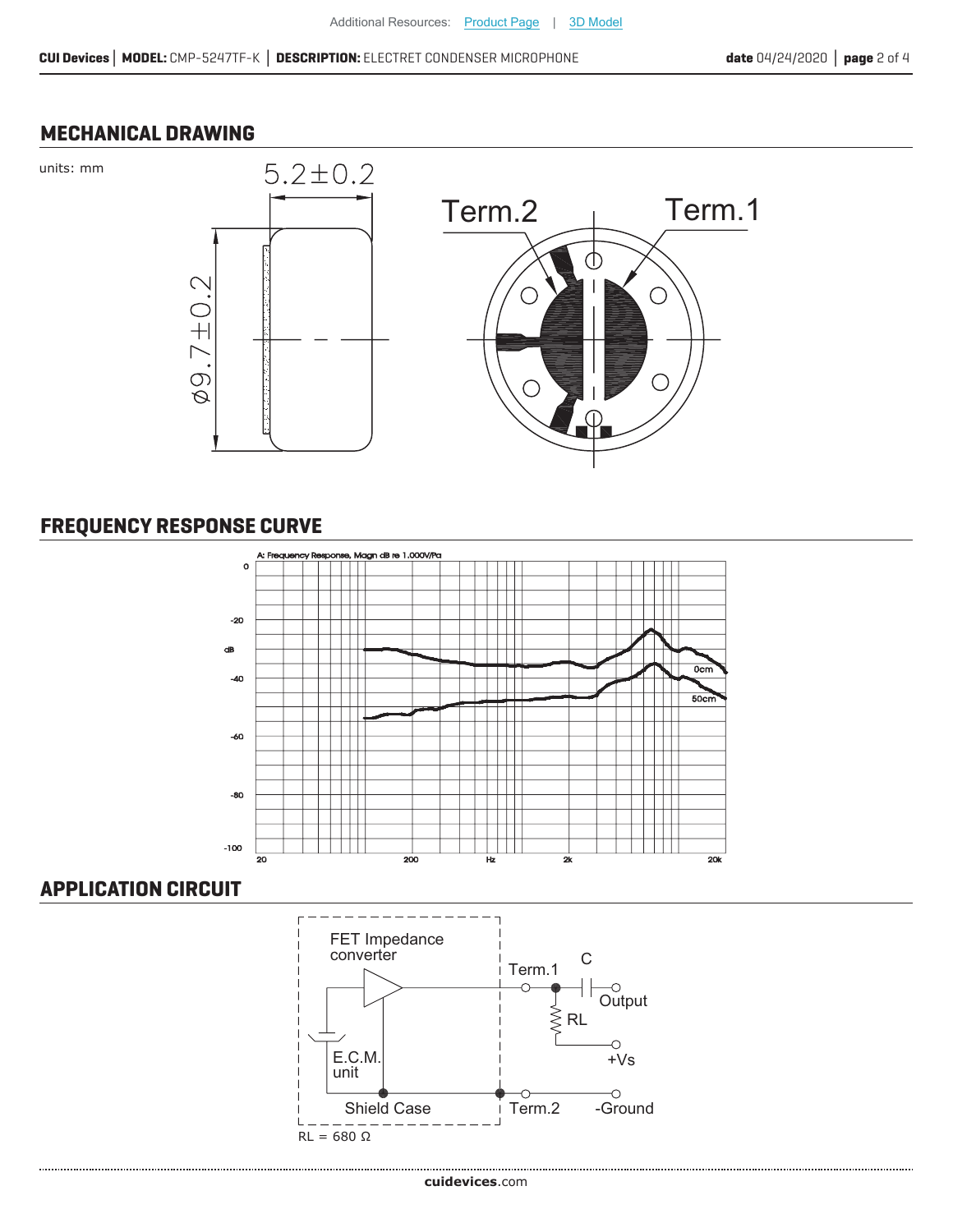#### **PACKAGING**

......................................

units: mm

Inner Box Size: 100 x 100 x 18 mm Outer Box Size: 425 x 265 x 110 mm Inner Box QTY: 100 pcs per box Outer Box QTY: 10,000 pcs per box